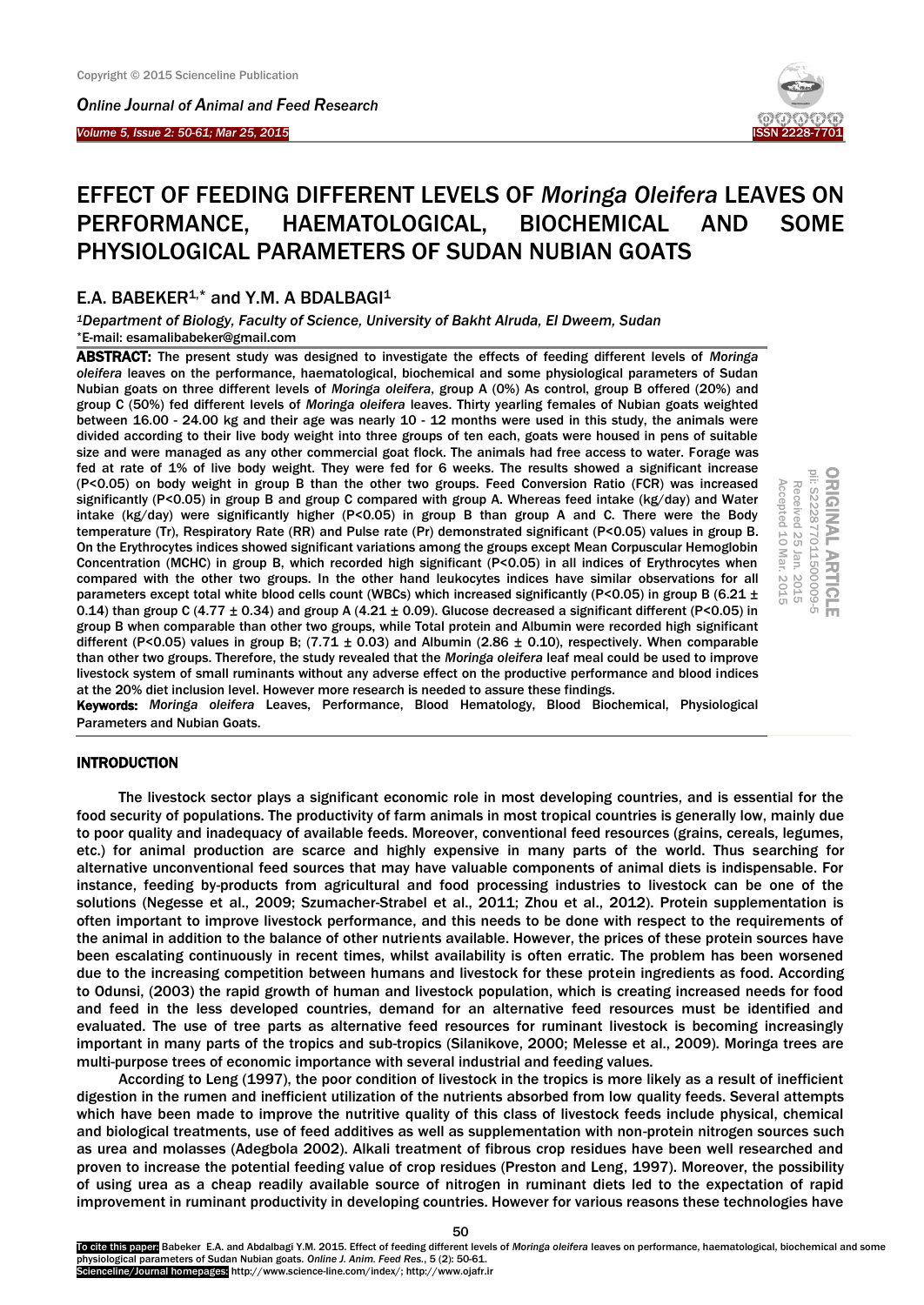not been widely adopted as expected and animal productivity is still poor (Owen and Jayasuriya 1989). The tree fodder are important source of high quality feed for grazing ruminants and as supplements to improve the productivity of herbivores on low quantity feeds. The tree fodder from part of the complex interaction between plants, animal and crops. The positive aspects of which help to balance a plant, animal, soil ecosystem and from which there is stable source of feed (Devendra, 1993). Moringa oleifera is a well known tree in West Africa especially in semi-arid areas where it is often cultivated as a living fence around people's gardens. Leaves of the tree are noted for high content of crude protein, essential vitamins, minerals and amino acids (Makkar and Becker 1997; Gidamis et al. 2003). However, according to Akinbamijo et al. (2004), the value of the tree and its benefits as a high-quality supplement to components at low-quality roughages in ruminant feeding systems have not been fully known nor widely exploited.

The use of fodder trees and shrubs to solve the problems of low productivity in small ruminant production has been reported by (Paterson et al., 1999; Makkar and Becker 1996; Aregheore, 2004). Some indigenous and a limited number of introduced species have been selected to serve as supplements to the low quality forage fed to these animals (Pezo et al., 1991). Most of the trials in the Humid Zone of West Africa (HZWA) conducted by the International Institute for Tropical Agriculture (IITA) and the International Livestock Centre for Africa (ILCA) involved Gliricidia sepium and Leucaena leucocephala which have shown benefits to crops production and animal improvement through alley farming and feed gardens. However, these species may have limitations in terms of productivity, palatability, presence of toxic substances and adaptability (Attah – Krah, and Reynolds, 1989; Akinbamijo et al., 2006). Also, the reluctance of smallholder farmers to adopt these tree species as supplements for small ruminant nutrition has necessitated the search for other tree species which may offer additional benefits. Moringa (Moringa oleifera Lamarck) is a slender, deciduous, perennial evergreen tree that originated in India but has spread to other regions of the world (Foidl et al., 2001). It is one of the fastest growing trees in the world with high biomass yield, high crude protein of + 25% and a balance of other nutrients in the leaves (Makkar and Becker, 1996, Foidl et al, 2001; Asaolu et al., 2010). Moringa provides food, medicine, fuel and other uses but it's potential as an important browse plant for small ruminants diet supplementation has not been fully documented (Gutteridge and Shelton, 1993; Anjorin et al., 2010). Moringa can thrive well in any region where the soil is not waterlogged (Asaolu et al., 2009). Its cultivation as human food and livestock feed in the Southern states has not been popular because information on the feeding value is scarce (Asaolu et al., 2010).

One way of utilizing fodder trees is to use them as feed to small ruminants as part of, or along with, Multi Nutrient Blocks (MNBs) (Sansoucy, 1995; Agbede and Aletor, 2004; Aye, 2007). MNBs create an effective ecosystem and increase intake and digestibility of low quality, high fiber grasses usually consumed by the small ruminants (Habib et al., 1991). *Moringa oleifera L*am (syns. Moringa pterygosperm, family Moringaceae), a nonleguminous multi-purpose tree, is one of the fastest growing trees in the world, with high crude protein in the leaves (> 20 %) (Makkar andBecker, 1996). Moringa is native to sub-Himalayan regions of India and is now naturalized in many countries in Africa, Arabia, Southeast Asia, Caribbean Islands and South America (Ramachandran et al., 1980). It offers a good alternative source of protein to humans and ruminants wherever they thrive (Nouala et al., 2006). Laboratory analysis (Makkar & Becker 1997; Asaolu, 2009) showed negligible amounts of tannins (1 to23 g/kg) in all fractions of the Moringa oleifera plant and high levels of sulphur-containing amino acids. There has been an increasing interest in the use of moringa as a protein source for livestock (Makkar & Becker, 1997; Sarwatt et al., 2004; Asaolu et al., 2009). Sarwatt et al. (2004) reported that moringa foliages are a potential inexpensive protein source for livestock feeding. The advantages of using moringa as a protein resource are numerous, and include the fact that it is a perennial plant that can be harvested several times in one growing season and also has the potential to reduce feed cost. Moringa can easily be established in the field, has good coppicing ability, as well as good potential for forage production. It can reach 12 m in height at maturity, yielding up to120 tones/ha/yr when planted very densely for use as forage (Makkar & Becker, 1997). Additionally, it is not affected by ant serious diseases in its native or introduced ranges (Parrotta, 2005).

Evaluation of the blood profile of animals may give some potentials of a dietary treatment to meet the metabolic needs of the animal since according to Church et al. (1984), dietary components have measurable effects on blood constituents such that significant changes in their values can be used to draw inference on the nutritive value of feeds offered to the animals. The assertion of Ikhimoya and Imasuen (2007) that most of the available information on haematological parameters of goats in the humid tropics is based on disease prognosis. The various functions of blood are made possible by the individual and collective actions of its constituents – the biochemical and haematological components. Generally, both the biochemical and haematological blood components are influenced by the quantity and quality of feed and also the level of anti-nutritional elements or factors present in the feed (Akinmutimi, 2004), including elements of toxicity. They can also be used to monitor protein quality of feeds. Haematological components of blood are also valuable in monitoring feed toxicity especially with feed constituents that affect the formation of blood (Oyawoye and Ogunkunle, 1998) and Abu et al. (1988) reported that low level haemoglobin (Hb) of treatment diets could imply that dietary proteins were not of high quality. Diets containing poor protein would usually result in poor transportation of oxygen from the respiratory organs to the peripheral tissues (Roberts et al., 2000). Reduction in the concentration of PCV in the blood usually suggests the presence of a toxic factor (e.g. haemagglutinin) which has adverse effect on blood formation (Oyawoye and Ogunkunle, 1998). High WBC count is usually associated with microbial infection or the presence of foreign body or antigen in the circulating system. The haematological characteristics of livestock suggest their physiological disposition to the plane of nutrition (Madubuike and Ekenyem, 2006). Reductions in packed cell volume and red blood cell values are indicative of low protein intake or mild anemi (Lindsay, 1977). Blood chemistry constituents

To cite this paper: Babeker E.A. and Abdalbagi Y.M. 2015. Effect of feeding different levels of *Moringa oleifera* leaves on performance, haematological, biochemical and some physiological parameters of Sudan Nubian goats*. Online J. Anim. Feed Res.*, 5 (2): 50-61. Scienceline/Journal homepages: http://www.science-line.com/index/; http://www.ojafr.ir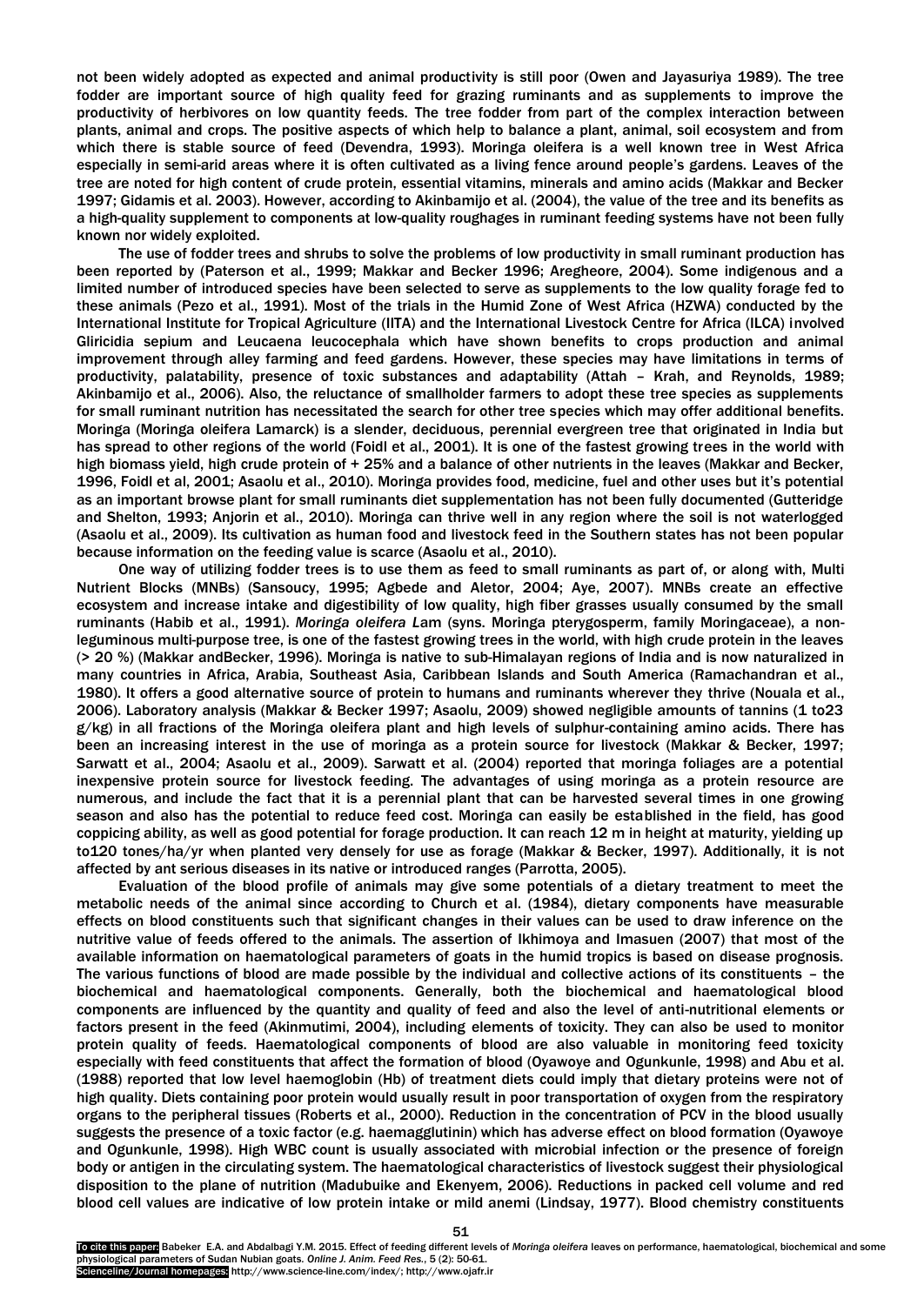reflect the physiological responsiveness of the animal to its internal and external environments which include feed and feeding (Esonu et al., 2001; Iheukwumere and Okoli, 2002). Blood chemistry studies are usually undertaken to establish the diagnostic baselines of blood characteristics for routine management practices of farm animals (Tambuwal et al., 2002; Onyeyilli et al., 1992.; Aba-Adulugba and Joshua, 1990). The hematopoietic system is an important index of physiological and pathological status in animals and humans (Harper, 1973), since it is the one which becomes exposed to a high concentration of toxic agents first. Total serum protein has been reported as an indication of the protein retained in the animal body (Akinola and Abiola, 1991, Esonu et al., 2001), while total blood protein depend on the quantity and quality of dietary protein (Eggum, 1970). Normal range of blood sugar level indicates that animals are not surviving at the expense of body tissues (Ologhobo et al., 1992). Frandson, (1986) reported that the number of neutrophils in the blood increases rapidly when acute infection is present, hence a blood count showing this increase is useful in diagnosis of infections. He reported further that eosinophils which normally are scarce increase in numbers in certain chronic diseases, such as infection with parasites and also in allergic reactions.

The aims of this study are to evaluate the feed value of *Moringa oleifera* leaves as feed supplements for small ruminant and to evaluate its effects on some physiological parameters, Hematological indices (Erythrocytes and leukocytes indices) and some blood metabolism profile of Nubian goats in White Nile State, Sudan.

#### MATERIALS AND METHODS

#### Animals and experimental design

Thirty yearling (10 – 12 month) females of Nubian goats their body weight was from 16.00 to 24.00 kg were used in this study. The animals were purchased from local small ruminant market in Maatog near Eldweem city (Latitudes 130 and 290 North, Longitudes 200 and 320 East); they bear the typical characteristic of the indigenous Nubian breed. They were deep lopping ears and short tapering tail. The coat color was black. The animals were housed in un-shaded goat's pen; at the Faculty of Science, University of Bakht Alruda. For two week to adapt period to the compared of the study.

The animals were dosed with Ivermectin against endoparasite and Ectoparasite animals; 0.2ml per/kg body weight; with drawl period. The animals were then divided at three groups each of ten animals according to their live weight. first groups range was weight 16.44 kg; used as control (zero Moringa leave fed). The second group was 16.90 and the 3rd group was 16.00 kg; they fed different levels of *Moringa oleifera* leaves (0%, 20% and 50%; respectively).The period of this study was 45 days.

#### Ingredients and Chemical analyses:-

The animals were fed according to relevant standards for the group. The rations were offered add libitum throughout the experimental period. Composition (%) of the Experimental ration fed to Nubian goats different levels of *Moringa oleifera* leaves, where the moringa leaves were modify with sorghum hay as complementary ingredients up to 100 %; as Described below:

Group A: Moringa leaves 0% + Sorghum Hay 54%.

Group B: Moringa leaves 20% + Sorghum Hay 34%.

Group C: Moringa leaves 50% + Sorghum Hay 4%.

The Chemical compositions of ingredients were derived from FAO's Animal Feed Resources Information System (1991-2002) and from Bo Gohl's Tropical Feeds (1976-1982) as shown in table (2).

#### Experimental feeds procurement and processing:-

Fresh leaves were harvested from available trees regardless of tree age, from the Faculty of Science farm, University of Bakht Alruda on April 2013 in dry season and the leaves were trimmed from its twigs on a plastic sheet. The trimmed leaves were then finally spread thinly on plastic sheet under shade for 72 hrs and mixed regularly to ensure uniform drying for safe storage. The air dried moringa leaves were finally transported to the experimental site, where the mean ambient temperature was raining between 25°C and 39°C.

#### Feedlot performance:

#### Body weight

The animals were weighed firstly and weekly until the end of the six week, and weighed at the end of the experiment. The animals were weighed individually by the pan balance.

#### Feed Intake and water Intake

Feed and water were offered approximately at the same time in the morning (09.00 hr). The food offered was weighed in a single pan balance - to the nearest 100g. The food and water was offered in the fodder basins and the remaining amounts from the previous day were measured, so that the amounts of food and water consumed were determined.

#### Body temperature, Respiratory Rate and Pulsed rate:

Measurements of rectal temperature (Tr), respiration rate (RR) and pulse rate (Pr) were recorded daily in the morning (09.30 hr) before feeding. Tr was measured to the nearest 0.1 °C using a clinical thermometer inserted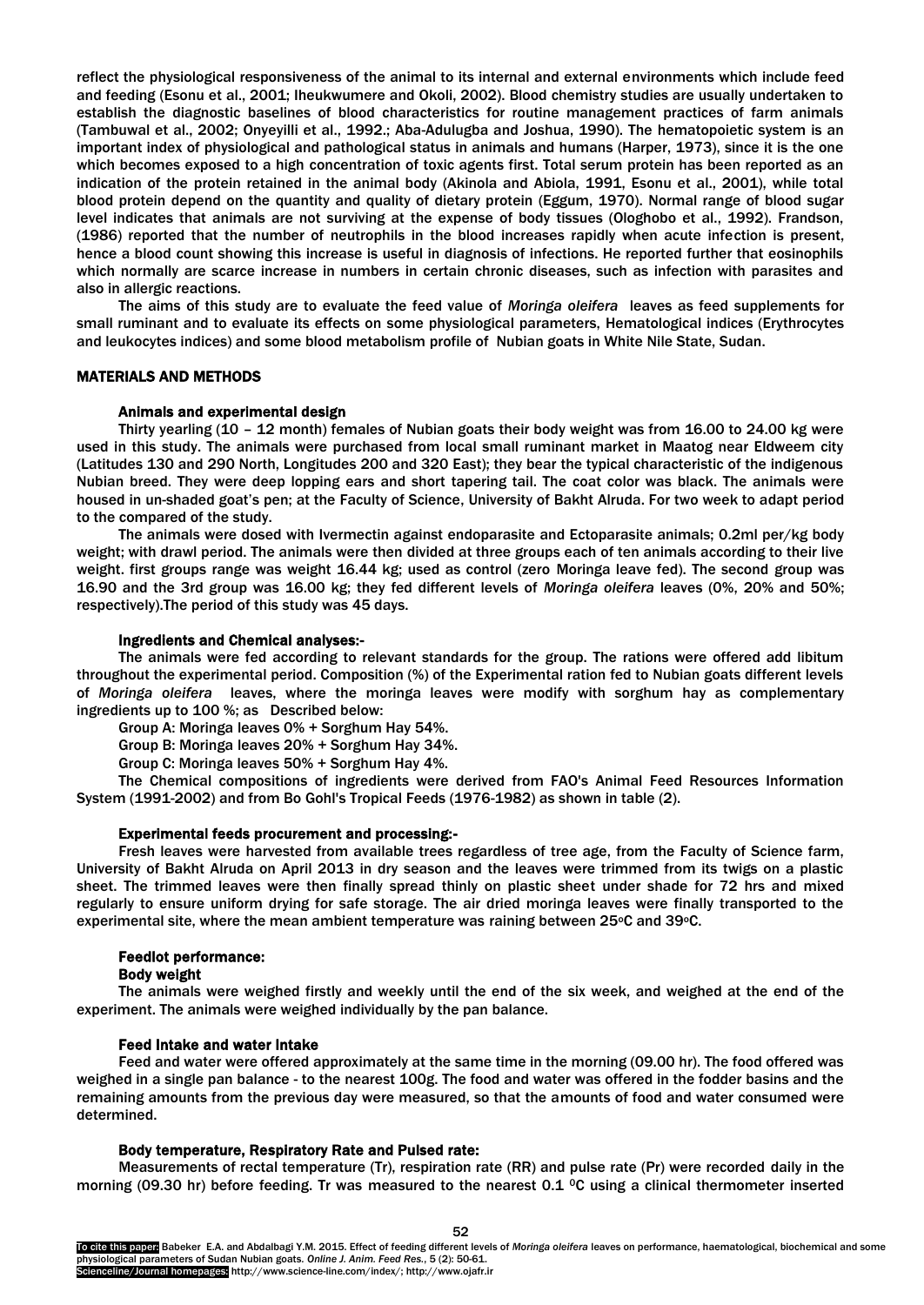into the rectum for 1 min. RR was measured by counting the flank movements for 1min. Pr was measured by hand femoral vein for 1 min.

## Blood collection and analyses

Blood was collected from the jugular vein of the experimental animals at the first of study, and at the end of termination of the experiment (At the six week before feeding at 09.30 hr) in a vial containing ethylene diamine tetra-acetic acid (EDTA). 5ml of whole blood was collected aseptically from the jugular vein using disposable needles 2ml of the blood in EDTA containing vacutainer tubes (BDvacutainer, Bell industrial Estate, plymouth, Uk) the remands was placed in plain tube for serum analyses. The EDTA tubes were immediately capped and the content was mixed gently for a period of one minute by repeated inversion or rocking. Blood samples were analyzed immediately after collection for packed cell volume (PCV) and haemoglobin (Hb) concentration as described by Benson et al., (1989) and Jain, (1993). Red Blood Cells (RBCs), White Blood Cells (WBCs) as well as the differential WBC counts were determined using the Neubauer haemocytometer after appropriate dilution (Lamb, 1981). Values for the constants: Mean Corpuscular Haemoglobin Concentration (MCHC), Mean Corpuscular Haemoglobin (MCH) and Mean Corpuscular Volume (MCV) were calculated from RBC, Hb and PCV values as described by (Simon and Casmir 2001).

Serum was obtained by allowing the blood to clot in room temperature for 2 hours, centrifuged, and collected into plain sealed tube and then stored at -20  $^{\circ}$ C until analyzed. Serum total protein was determined by the biuret reagent method according to King and Wooton (1965), Albumin was determined as described by Toro and Ackermann (1975). BCG method: Plasma Glucose level was determined by Enzymatic, calorimetric, GOD-PAP method according to Trinder, (1969).

#### Statistical analysis:-

The data obtained from the growth performance and blood samples collected from the Nubian goats fed different levels of *Moringa oleifera* leaves (0%, 20% and 50%), had been subjected to standard methods of statistical analysis was performed using windows based SPSS (Version 16.0, 2007). The analysis of variance (ANOVA) test was used and Statistical significance was considered when P<0.05.

# RESULTS

#### Chemical composition of the experimental feeds:-

The chemical composition of feeds used in this experiment is shown in Table 2. The Crude Protein content of *Moringa oleifera* leaves was high (20.9%) compared with Sorghum leaves (7.5%) also Crude fiber was low in *Moringa oleifera* (18.5%) leaves than Sorghum leaves (32.3%). The neutral detergent fiber (NDF) (28.5%) and acid detergent fiber (ADF) (18.1%) contents of *Moringa oleifera* leaves were very low compared as that of Sorghum leaves (68.7%), (44.0%) respectively.

#### Feedlot performance of Nubian goats fed different levels of *Moringa oleifera* leaves:-

Effects of feeding different levels of *Moringa oleifera* leaves three levels on the performance of Sudan Nubian goats on group A as control (0%) Moringa leaves; group B and group C fed *Moringa oleifera* leaves (20% and 50%, respectively). As shown in Table 3 a significant improvement (P<0.05) of body weight was noted at the end of experiment in group B than the other groups and has been observed from week 3 to week 6 as shown in (Figure 1). Total gain (kg) and Average daily gain (kg) increased significantly (P<0.05) in group B when compared with group A and C. Feed conversion ratio (FCR) increased significantly (P<0.05) in group B than group A and C. Feed intake (kg/day) and Water intake (kg/day) were significantly higher (P<0.05) in group B than group A and C.

# Body temperature (Tr), Respiratory Rate (RR) and Pulsed rate (Pr) of Nubian goats fed different levels of *Moringa oleifera* leaves:-

Body temperature (Tr), Respiratory Rate (RR) and Pulse rate (Pr) demonstrated high significant (P<0.05) values in group B than the control group and group C; (39.18  $\pm$  1.27oc), (18.83  $\pm$  0.14beats/minute) and (78.32  $\pm$ 0.27beats/minute), respectively, as shown in Table 4.

### Blood constituents of Nubian goats fed different levels of *Moringa oleifera* leaves:-

Blood constituents changes in the composition of Nubian goats fed different levels of Moringa oleifera leaves meal based diet for 6 weeks is presented in Tables 5, 6 and 7.

Erythrocytes indices: All parameters showed significant variations among the groups except Mean Corpuscular Hemoglobin Concentration (MCHC) in group B, which showed high significant (P<0.05) when observed with other two groups (Table 5).

Leukocytes indices: Similar observations have been seen in all parameters except total white blood cells count (WBCs) which increased significantly (P<0.05) in group B (6.21  $\pm$  0.14) than group C (4.77  $\pm$  034) and group A  $(4.21 \pm 0.09)$ .

Glucose decreased significantly (P<0.05) in group B when compared with other two groups (A and B), while T. protein and Albumin recorded higher significant (P<0.05) values in group B when compared with group A and C;  $(7.71 \pm 0.03)$  for T. protein and  $(2.86 \pm 0.10)$  for Albumin.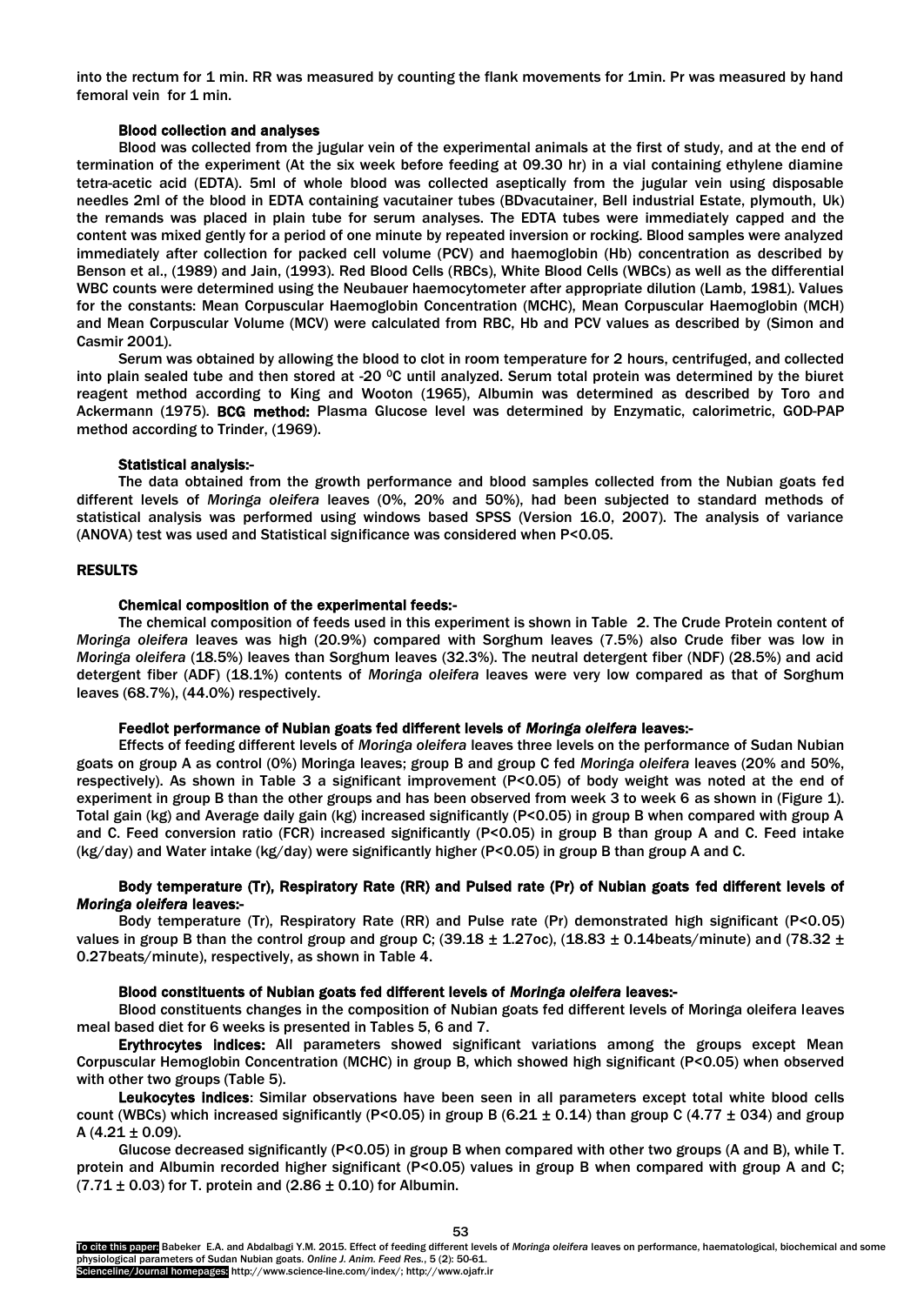# Table 1 - Percentage of the Ingredient compounds of the diets.

| Ingredients (%)         | Group A (0%) | <b>Group B (20%)</b> | <b>Group C (50%)</b> |
|-------------------------|--------------|----------------------|----------------------|
| Moringa oleifera leaves |              | 20                   | 50                   |
| <b>Sorghum leaves</b>   | 54           | 34                   |                      |
| <b>Sorghum Grain</b>    | 5            | 5                    | 5                    |
| <b>Groundnut Cake</b>   | 20           | 20                   | 20                   |
| <b>Groundnut Hay</b>    | 20           | 20                   | 20                   |
| <b>Common Salt</b>      |              |                      |                      |

Table 2 - Chemical composition of the experimental diets.

| Main analysis (% DM)  | Moringa oleifera leaves | <b>Groundnut Cake</b> | <b>Groundnut Hay</b> | <b>Sorghum Hay</b> | <b>Sorghum Grain</b> |
|-----------------------|-------------------------|-----------------------|----------------------|--------------------|----------------------|
| Dry matter (% as fed) | 42.7                    | 91.3                  | 89.4                 | 90.0               | 87.4                 |
| <b>Crude protein</b>  | 20.9                    | 11.2                  | 14.6                 | 7.5                | 10.8                 |
| <b>Crude fiber</b>    | 18.5                    | 33.6                  | 27.1                 | 32.3               | 2.8                  |
| <b>NDF</b>            | 28.5                    | 51.8                  | 45.1                 | 68.7               | 11.0                 |
| <b>ADF</b>            | 18.1                    | 43.8                  | 37.1                 | 44.0               | 4.3                  |
| <b>Lignin</b>         | 7.0                     | 10.2                  | 6.5                  | 6.2                | $1.1$                |
| <b>Ether extract</b>  | 3.8                     | 1.6                   | 2.3                  | 1.4                | 3.4                  |
| <b>Ash</b>            | 10.5                    | $1.1$                 | 8.7                  | 8.8                | 2.1                  |
| <b>Gross energy</b>   | 18.2                    | 10.3                  | 18.4                 | 17.9               | 74.5                 |
| Calcium (g/kg DM)     | 26.4                    | 11.0                  | 21.7                 | 1.8                | 0.3                  |
| Phosphorus (g/kg DM)  | 2.6                     | 1.5                   | 4.9                  | 1.7                | 3.3                  |

The contents of this table are currently derived from FAO's Animal Feed Resources Information System (1991-2002) and from Bo Gohl's Tropical Feeds (1976-<br>1982); Last updated on 24/10/2012; From (http://www.feedipedia.org/c rg/content/feeds); DM = dry matter; NDF = neutral detergent fiber; ADF = acid detergent fiber.





To cite this paper<mark>:</mark> Babeker E.A. and Abdalbagi Y.M. 2015. Effect of feeding different levels of *Moringa oleifera* leaves on performance, haematological, biochemical and some<br>physiological parameters of Sudan Nubian goat Scienceline/Journal homepages: http://www.science-line.com/index/; http://www.ojafr.ir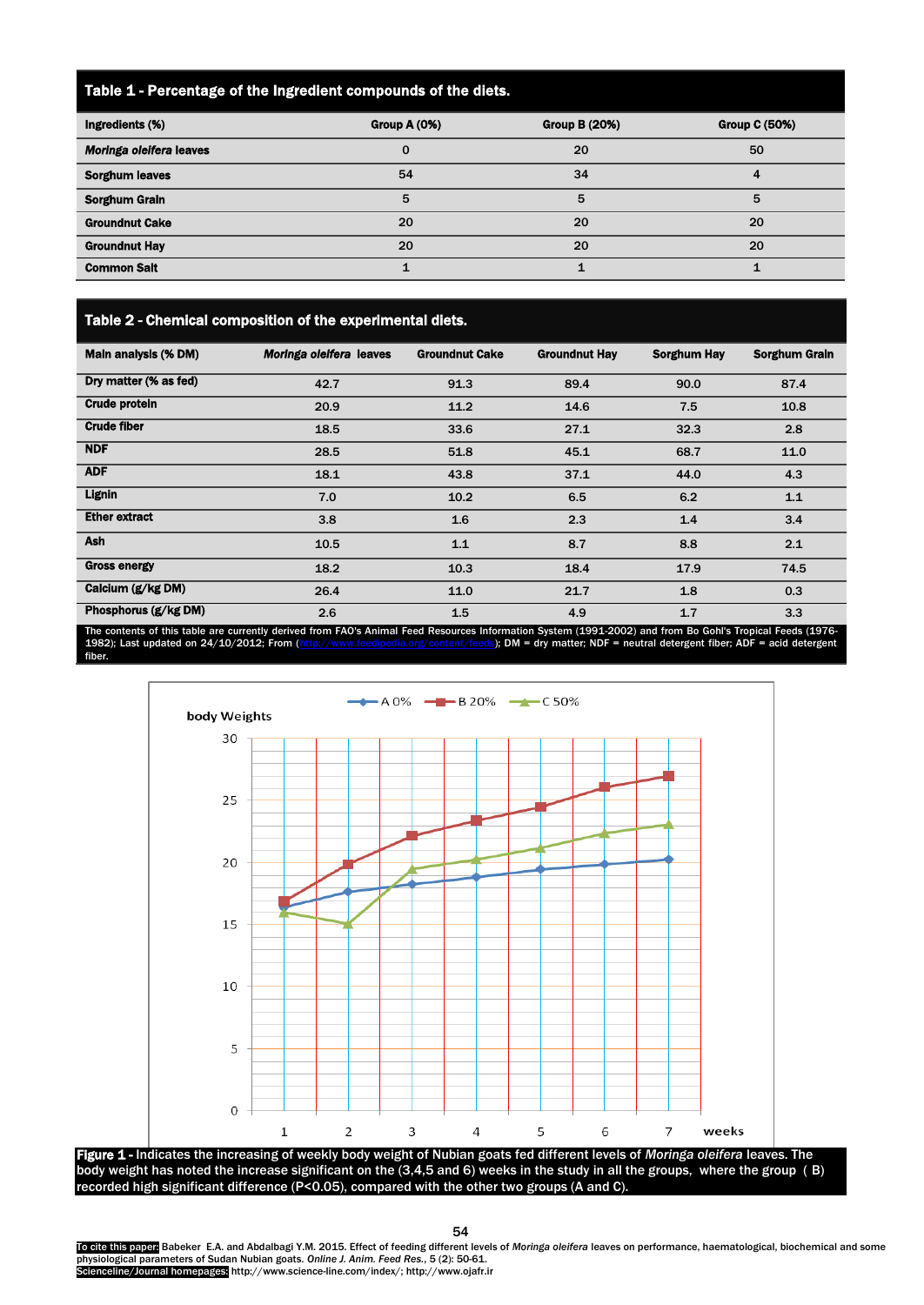| Table 3 - Overall performance of Nubian goats as affected by graded levels of Moringa oleifera leaves.            |                    |                    |                    |  |
|-------------------------------------------------------------------------------------------------------------------|--------------------|--------------------|--------------------|--|
| <b>Parameter</b>                                                                                                  | Moringa 0%         | Moringa 20%        | Moringa 50%        |  |
| Experimental period (days)                                                                                        | 45                 | 45                 | 45                 |  |
| Number of animals                                                                                                 | 10                 | 10                 | 10                 |  |
| Initial weight, kg                                                                                                | $16.44 \pm 2.06$   | $16.90 \pm 0.66$   | $16.00 \pm 0.92$   |  |
| Final weight, kg                                                                                                  | $20.30 \pm 2.17$ a | $27.00 \pm 0.78$ b | $23.10 \pm 1.00a$  |  |
| Total gain, kg                                                                                                    | $3.86 \pm 0.17$ a  | $10.10 \pm 0.27$ b | $7.10 \pm 0.60$ c  |  |
| Average daily gain, kg                                                                                            | $0.08 \pm 0.004$ a | $0.22 \pm 0.006$ b | $0.15 \pm 0.014$ c |  |
| Feed intake(DMI), kg/day                                                                                          | $0.30 \pm 0.01a$   | $1.58 \pm 0.02$ b  | $1.01 \pm 0.02c$   |  |
| Feed conversion ratio (FCR)                                                                                       | $3.75 \pm 0.67$ a  | $7.18 \pm 0.24$ b  | $6.73 \pm 0.46$ b  |  |
| Water intake, kg/day                                                                                              | $1.13 \pm 0.02$ a  | $1.46 \pm 0.03$ b  | $1.31 \pm 0.03c$   |  |
| Kg water intake DMI                                                                                               | $0.87 \pm 0.01a$   | $0.93 \pm 0.02$ a  | $1.30 \pm 0.03$ b  |  |
| a,b.c means along the same row with different superscripts are significantly different from each other. (P<0.05). |                    |                    |                    |  |

Table 4 - The means and standard errors of some physiological parameters as affected by dietary intake of *Moringa oleifera* leaves.

| <b>Parameter</b>                                                                                            | Moringa 0%                    | Moringa 20%                   | Moringa 50%                   |
|-------------------------------------------------------------------------------------------------------------|-------------------------------|-------------------------------|-------------------------------|
| Rectal temperature (Tr) °c                                                                                  | $38.59 \pm 0.37$ <sup>a</sup> | $39.18 \pm 1.27$ <sup>b</sup> | $38.87 \pm 0.39^{\circ}$      |
| Respiratory rate (RR) beats/minutes                                                                         | $16.38 \pm 0.21$ <sup>a</sup> | $18.83 \pm 0.14$ <sup>b</sup> | $16.34 \pm 0.23$ <sup>a</sup> |
| Pulsed rate (Pr) beats/minutes                                                                              | $74.38 \pm 0.29$ <sup>a</sup> | $78.32 \pm 0.27$ <sup>b</sup> | $75.12 \pm 0.29$ <sup>a</sup> |
| a,b means in the same row with different superscripts are significantly different from each other (P<0.05). |                               |                               |                               |

Table 5 - The means and standard errors of Erythrocyte indices as affected by dietary intake of *Moringa oleifera* leaves

| <b>Indices</b>                                                                                                  | Moringa 0%                    | Moringa 20%                   | Moringa 50%                  |
|-----------------------------------------------------------------------------------------------------------------|-------------------------------|-------------------------------|------------------------------|
| RBCs. $(\times 10^6 / \mu L)$                                                                                   | $11.19 \pm 0.08$ <sup>a</sup> | $13.33 \pm 0.14$ <sup>b</sup> | $11.85 \pm 0.16$ c           |
| Hemoglobin $(g/d)$                                                                                              | $8.32 \pm 0.03$ <sup>a</sup>  | $10.46 \pm 0.09^b$            | $9.21 \pm 0.15$ °            |
| $PCV$ (%)                                                                                                       | $23.60 \pm 0.37$ <sup>a</sup> | $31.50 \pm 1.09$ <sup>b</sup> | $26.80 \pm 0.77$ c           |
| MCV(f)                                                                                                          | $21.14 \pm 0.44$ <sup>a</sup> | $23.53 \pm 0.67$ <sup>b</sup> | $22.56 \pm 0.53^b$           |
| MCH(pg)                                                                                                         | $7.35 \pm 0.07$ <sup>a</sup>  | $7.80 \pm 0.05^{\circ}$       | $7.64 \pm 0.11$ <sup>b</sup> |
| MCHC $(g/d)$                                                                                                    | $35.27 \pm 0.64$              | $34.21 \pm 0.99$              | $34.41 \pm 0.64$             |
| a.b.c means along the same row with different superscripts are significantly different from as before (P<0.05). |                               |                               |                              |

Table 6 - The means and standard errors of leukocytes Indices of Nubian goats as affected by dietary intake of Moringa oleifera leaves

| 11.911177401010101001001                                                                                         |                         |                              |                  |
|------------------------------------------------------------------------------------------------------------------|-------------------------|------------------------------|------------------|
| <b>Indices</b>                                                                                                   | Moringa 0%              | Moringa 20%                  | Moringa 50%      |
| Total WBCs $(\times 10^3/\mu L)$                                                                                 | $4.21 \pm 0.09^{\circ}$ | $6.21 \pm 0.14$ <sup>b</sup> | $4.77 \pm 034$ c |
| Lymphocytes (%)                                                                                                  | $55.40 \pm 1.27$        | $55.70 \pm 0.78$             | $55.30 \pm 0.65$ |
| Neutrophils (%)                                                                                                  | $35.90 \pm 1.38$        | $35.80 \pm 0.83$             | $36.30 \pm 0.62$ |
| Monocytes (%)                                                                                                    | $2.39 \pm 0.45$         | $1.80 \pm 0.42$              | $2.20 \pm 0.47$  |
| Eosinophils (%)                                                                                                  | $5.90 \pm 0.28$         | $5.90 \pm 0.23$              | $5.80 \pm 0.33$  |
| Basophils (%)                                                                                                    | $0.50 \pm 0.17$         | $0.70 \pm 0.21$              | $0.40 \pm 0.16$  |
| a.b.c means along the same row with different superscripts are significantly different from as before. (P<0.05). |                         |                              |                  |

Table 7 - The means and standard errors of some plasma constituents as affected by dietary intake of Moringa oleifera leaves.

| <b>Parameter</b>                                                                                                  | Moringa 0%              | Moringa 20%                   | Moringa 50%              |
|-------------------------------------------------------------------------------------------------------------------|-------------------------|-------------------------------|--------------------------|
| Glucose $(mg/dl)$                                                                                                 | $78.80 \pm 1.5^{\circ}$ | $60.60 \pm 0.76$ <sup>b</sup> | $75.80 \pm 1.69^{\circ}$ |
| Total protein $(g/d)$                                                                                             | $6.57 \pm 0.55^{\circ}$ | $7.71 \pm 0.03$ <sup>b</sup>  | $6.93 \pm 0.14$ °        |
| Albumin $(g/d)$                                                                                                   | $2.16 \pm 0.30^{\circ}$ | $2.86 \pm 0.10^6$             | $2.53 \pm 0.12$ °        |
| a.b.c means along the same row with different superscripts are significantly different from each other. (P<0.05). |                         |                               |                          |

55

To cite this paper<mark>:</mark> Babeker E.A. and Abdalbagi Y.M. 2015. Effect of feeding different levels of *Moringa oleifera* leaves on performance, haematological, biochemical and some<br>physiological parameters of Sudan Nubian goat Scienceline/Journal homepages: http://www.science-line.com/index/; http://www.ojafr.ir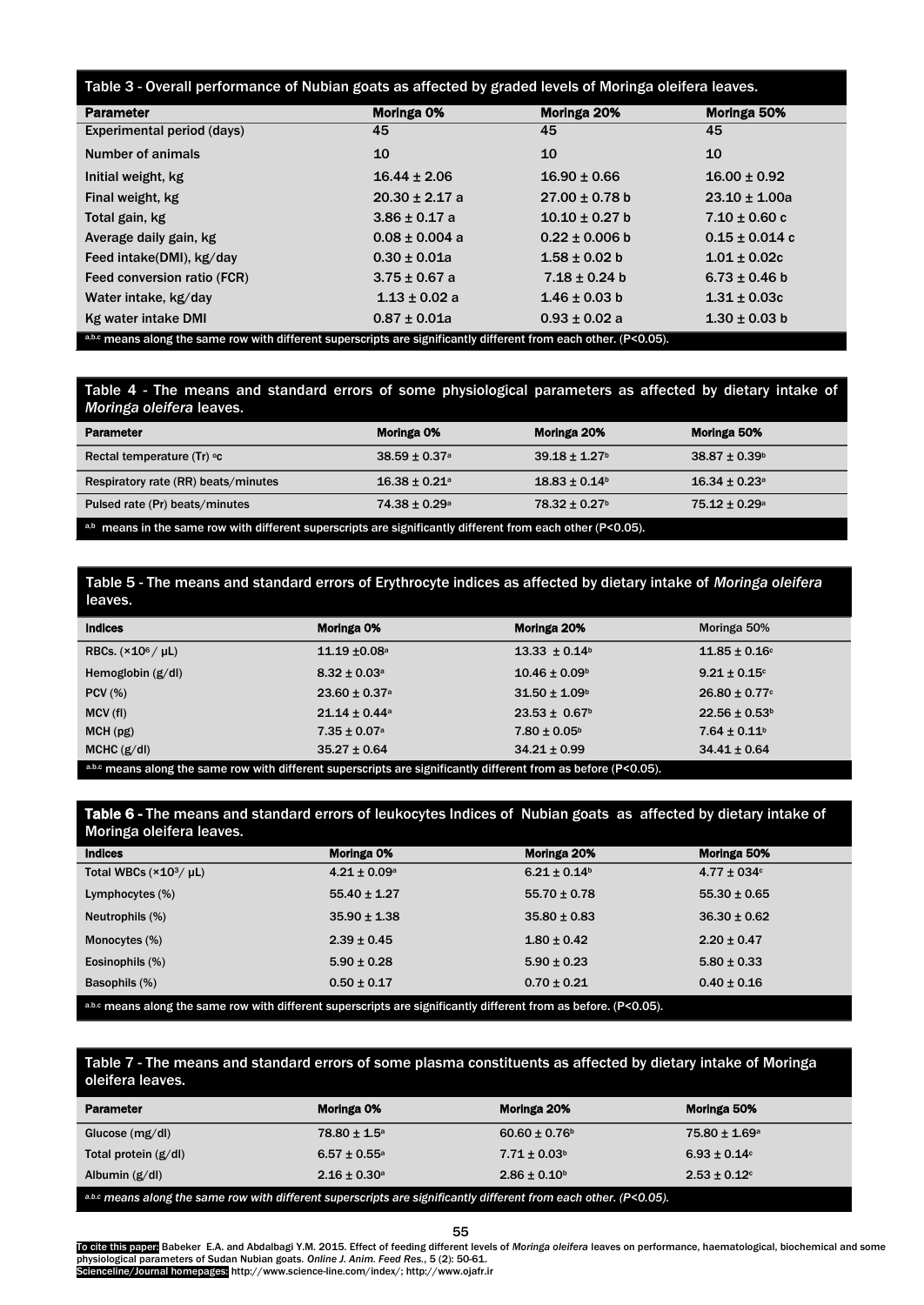#### **DISCUSTION**

The tree, *M. oleifera* (Moringaceae), is cultivated widely all over the world (Odee, 1998; Jed and Fahey, 2008) and used for various purposes, one of which is as a feed supplement to livestock (Martin, 2007; Fadiyimu et al., 2010). In this study, Nubian goats were used to test the different levels of *Moringa oleifera* leaves (0%, 20% and 50%) via its effect on the animals' body weights as well as on blood parameters.

Composition (%) of the Experimental ration fed to Nubian goats different levels of *Moringa oleifera* leaves, where the moringa leaves were added with sorghum leaves as a complementary ingredients up to 100 %; the chemical composition of feeds used in this experiment was shown in Table 2. The Crude Protein (CP) content of moringa leaves were high compared to Sorghum Hay and the Crude fiber was low in moringa leaves than Sorghum Hay. The NDF and ADF contents of moringa leaves were very low compared to that of Sorghum Hay. But calcium contents were higher in *M. oleifera* leaves (26.4 g/kg DM) in comparison to the Sorghum leaves (1.8 g/kg DM). As mixing of moringa leaves with other fodders can also contribute towards better livestock performance and goodquality products. It was reported that the mixing of M. stenopetala leaves with grass improved DMI, body weight, and nitrogen retention capacity in male sheep (Gebregiorgis et al., 2012). The crude protein of *Moringa oleifera* has been reported by (Becker, 1995) to be of better quality for ruminants because of its high content of by-pass protein. Higher proportions of by-pass protein have been also reported to result in faster weight gains in livestock (McNeill et al., 1998).

The results on Table 3 showed the dry matter intake as percent (DMI kg/day) of body weight (BWT) were higher for the group B (1.58 $\pm$  0.02) than groups A (0.30  $\pm$  0.01) and C (1.01 $\pm$  0.02), respectively. Although, there is significant difference between the three groups, the results were in agreement with the finding of Alan (1988), who noted that for the same breed the DMI% of body weight ranged between 3-5% of BWT. However, the obtained results were higher than that reported by Charray et al. (1992) who mentioned that the DMI% were 2.5% of BWT for Nubian goats. The findings of the weight gain in this study were significantly higher for group B (10.10  $\pm$  0.27 g/day) than groups A (3.86  $\pm$  0.17g/day) and C (7.10  $\pm$  0.60g/day), respectively. The highest body weight gain of goats in group B support earlier findings that *M. oleifera* is of a high nutritional value (Ram, 1994; Makkar and Becker, 1996; Anwar et al., 2007). Increase in the body weight of the goats in current study might be due to the fact that *M. oleifera* is rich in amino acids, vitamins and minerals particularly iron (Subadra et al., 1997; Faye, 2011). However, all in best the significant increase of body weight and is captivity, were the energy expenditure is minimal (Fadi et al., 2010).

The feed conversion ratio values was 3.75 for (control) obtained in this study was similar to 2.63- 4.00 reported by earlier researchers in the tropics (Ayers et al., 1996; Okorie, 2003), 7.18 (group B) and 6.73 (group C) - Table 3. Were higher than the 2.63- 4.00 but they were generally better than that of 5.32 – 5.63 as reported by Eustace et al. (2003). Generally poor FCRs obtained were probably due to the relatively low growth rates. Genetic values might have also contributed to the lower FCRs values recorded (Ayers et al., 1996; Okorie, 2003). Murro et al. (2003) reported that *Moringa oleifera* dried leaves 20% of total diet Growing sheep and goats, 20% improvement in growth rate but poorer feed conversion.

The physiological parameters of the Nubian goats are shown in Table 4. The Mean rectal temperature were significantly (P<0.05) different from each other in groups. The rectal temperature was constant and fell within the normal range for sheep and goats (32.60  $\degree$ C to 39.60  $\degree$ C); (Aye, 2007). The mean respiratory values were significantly (P<0.05) different from each other in groups. (16.38  $\pm$  0.21) in group A and (18.83  $\pm$  0.14), (16.34  $\pm$ 0.23) in group B and C, respectively. The mean pulse rates were significantly (P<0.05) different from each other in groups (A, C and B). The pulse rates fall within normal range reported as 70 - 90 pulse/minute for sheep and goats (Kaushish, 2010). The highest values of these physiological parameters was only notes in group B, this could be attributed to that *M. oleifera* is of high and better nutritional value as signs of health and more productive animals (Anwar et al., 2007; [Ikhimioya and Imasuen, 2007](http://scialert.net/fulltext/?doi=ajas.2012.263.277&org=12#124216_ja) and [Addass et al., 2010\)](http://scialert.net/fulltext/?doi=ajas.2012.263.277&org=12#963361_ja).

Table 5, indicates the Erythrocyte Indices of Nubian goats fed different levels of *Moringa oleifera* leaves. Past reports revealed that haematological constituents are always a reflection of animals responsiveness to their initial and external environment (Isikwenu et al., 2012), hence this constituents are important in diagnosing the functional status of an exposed animal to suspected toxicant. All parameters showed significant variations among the groups except (MCHC) in group B, which they marked high significant (P<0.05) in all indices of Erythrocytes when compared to other two groups (A and C). Red Blood Cell (RBCs) counts were also high and followed a trend similar to that observed for Hb; indicating that none of the *Moringa oleifera* leaves supplements has effected on a resulted of hemoglobin, they have been described by Foster and Smith (2011), final higher RBC values, as observed for animals on *Moringa oleifera* leaves supplementation, had been attributed in some earlier studies to a higher plane of nutrition. The highest RBCs recorded in group B corresponded with the highest values of PCV and Hb concentration observed in group B, suggesting their superiority in terms of their capability of supporting high oxygen carrying capacity of the blood, also Foster and Smith (2011) reported that physiological stress free and absence of anemia related diseases which might be due to iron deficiency. The obtained RBC, Hb and PCV values in this study were similar to their values obtained by Okoruwa et al. (2013). West African dwarf bucks fed *pannisetum purpureum* and *unripe plantain* peels. However The obtained Hb values of 8.32, 10.46 and 9.21 g dL-1 for group A, B and C respectively, fell within the normal range values (7.00 to 15. 00 g dL-1) as reported by Tambuwal et al. (2002) for WAD goats and Sudanese goats by (Babeker and Elmansoury, 2013), the increase of Hb in this study would have translated to an advantage in favor of the animals on *Moringa oleifera* leaves supplementation. Such an observation was regarded by [Opara et al. \(2010\)](http://scialert.net/fulltext/?doi=ajas.2012.263.277&org=12#963375_ja) as an advantage in terms of the blood's oxygen-carrying

To cite this paper: Babeker E.A. and Abdalbagi Y.M. 2015. Effect of feeding different levels of *Moringa oleifera* leaves on performance, haematological, biochemical and some physiological parameters of Sudan Nubian goats*. Online J. Anim. Feed Res.*, 5 (2): 50-61. Scienceline/Journal homepages: http://www.science-line.com/index/; http://www.ojafr.ir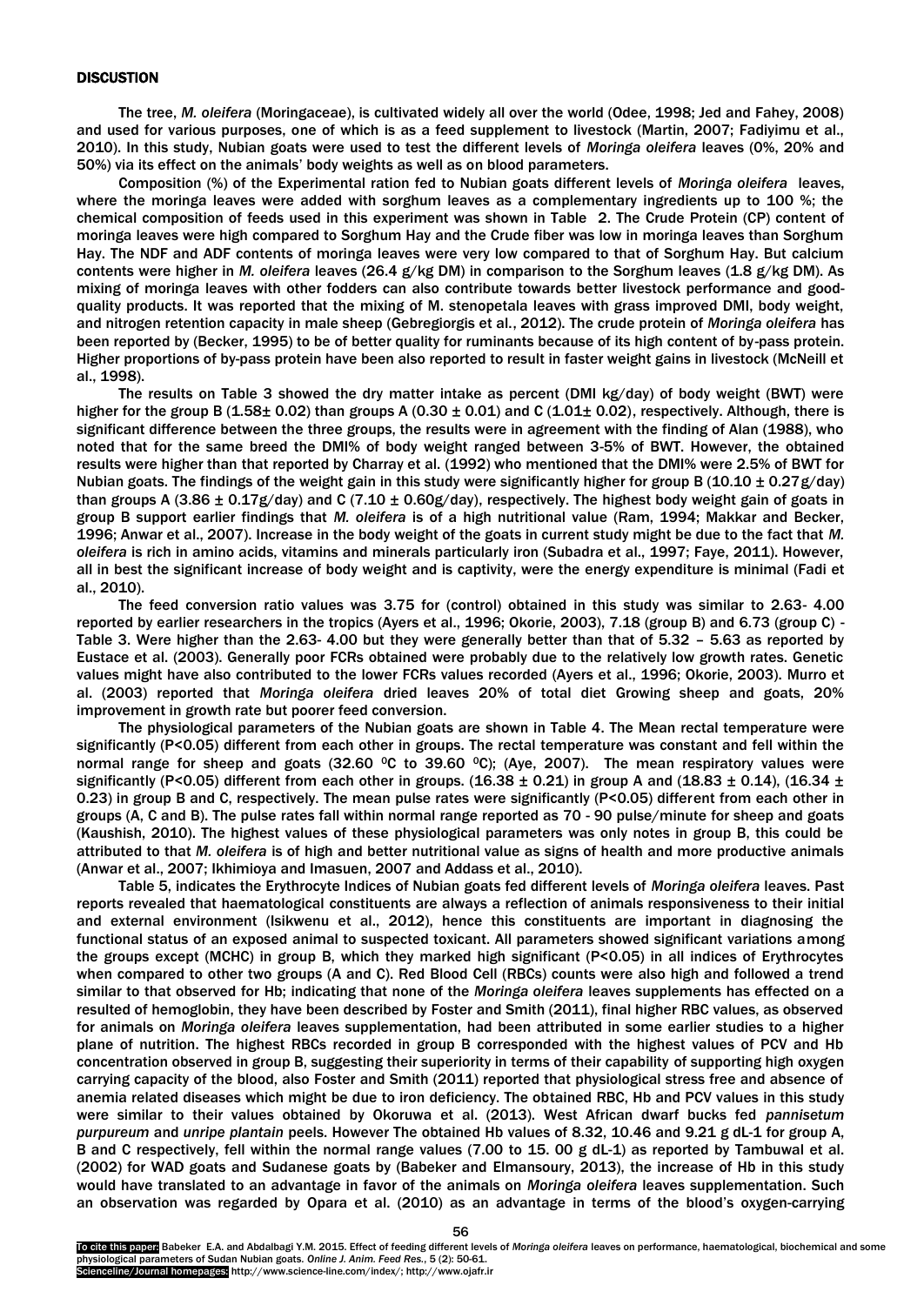capacity. A deficiency of haemoglobin in the red blood cells decreases blood oxygen-carrying capacity, leading to symptoms of anemia [\(Aaron et al., 2003\)](http://scialert.net/fulltext/?doi=ajas.2012.263.277&org=12#963349_ja). The PCV was significantly high (P<0.05) in group B (31.50  $\pm$  1.09) and  $(23.60 \pm 0.37)$ ,  $(26.80 \pm 0.77)$  in groups A and C, respectively. The observed PCV values fell within the range of 21.0-36.9% reported for clinically-healthy WAD goats [\(Taiwo and Ogunsanmi, 2003;](http://scialert.net/fulltext/?doi=ajas.2012.263.277&org=12#8441_op) [Daramola et al., 2005\)](http://scialert.net/fulltext/?doi=ajas.2012.263.277&org=12#6034_op). It should be noted that only *Moringa oleifera* dried leaves supplementation resulted in a significant (P<0.05) increase in PCV at the end of the study; suggesting that *Moringa oleifera* dried leave offered the grazing animals a better plane of nutrition. Such high PCV values have been regarded [\(Addass et al., 2010\)](http://scialert.net/fulltext/?doi=ajas.2012.263.277&org=12#963361_ja) as signs of healthy and high productive animals. [Ikhimioya and Imasuen, \(2007\)](http://scialert.net/fulltext/?doi=ajas.2012.263.277&org=12#124216_ja), reported that only goats on *Moringa oleifera* dried leaves supplementation could probably have a high tendency for a return of PCV to normal level following an infection through compensatory accelerated production; as they were the only animals with PCV value above 32% documented by [Frandson,](http://scialert.net/fulltext/?doi=ajas.2012.263.277&org=12#45350_b) (1974) to be normal for circulatory system in goats. The mean corpuscular haemoglobin (MCH) and mean corpuscular volume (MCV) was not significantly (P<0.05) different from diet B and C. But diet A was significantly (P<0.05) lower than diets B and C. The mean corpuscular haemoglobin concentration (MCHC) were not significantly different (P<0.05) among all the groups, but the MCV and MCH were significantly (P<0.05), different from groups B and C when comparable with group A, respectively. The MCHC was not significantly (P<0.05) different from each other in groups.

Table (6), represent the leukocyte Indices of Nubian goats fed varying levels of *Moringa oleifera* leaves. The total white blood cells (TWBCs) was significantly (P<0.05) high in diet B (6.21± 0.14 x103/µ) when compared with diet C (4.77 $\pm$  0.03 x103/ $\mu$ ) and A (4.21 $\pm$  0.09 x103/ $\mu$ ), respectively. This results means that goats on diets B remained healthy, because the number of TWBC counts on the normal range. Konlan et al., (2012) reported that WBC offer explanation for defense mechanism of animal. Also the obtained WBC values are within earlier reported ranges for WAD goats [\(Daramola et al., 2005\)](http://scialert.net/fulltext/?doi=ajas.2012.263.277&org=12#6034_op) and Sudanese goats by (Babeker and Elmansoury, 2013). West African Dwarf goats seem to possess protective system, providing a potent and rapid defense against any infectious agent and this is probably the physiological basis for the adaptation of this species to this ecological zone characterized by high prevalence of diseases [\(Opara et al., 2010\)](http://scialert.net/fulltext/?doi=ajas.2012.263.277&org=12#963375_ja). White blood cell differentional, lymphocyte, neutrophils, monocyte, eosinophils and basophils were not significantly different among all groups.

The result on table (7) shows the examination of some biochemical indicators contributes to the knowledge of metabolic profiles in feedlots performance of Nubian goats and their possible disorders, whether of a latent or clinical nature. The concentration of glucose determined in this study was decreased significantly in group B (60.60  $\pm$  0.76 mg/dl) when compared with groups A (78.80  $\pm$  1.50mg/dl) and group C (75.80  $\pm$  1.69 mg/dl), respectively. The present glucose value was in agreement with that and the normal range (50-75mg/dl) of goats, which reported by Dhanotiya (2004). However, they were higher than those obtained by (Babeker and Elmansoury, 2013) 65.20 mg/dl and Turner et al., (2005) 66.3 mg/dl; this difference may be attributed to the difference in breed, age or feed consumed; (Mbass and Poulsen, 1991). Since the levels were within the variation range (50-75mg/dl) indicated for healthy goats (Zubcic, 2001; Dhanotiya, 2004), it thus appears plausible to infer that the observed depressed serum glucose in group B is not due to Moringa leaf meal intoxication, but that the dietary energy was sufficiently utilized for growth and the animals were not surviving at the expense of body tissues (Ologhobo et al., 1992). The low glucose level observed indicates that it is suitable for human diabetic consumption, as the presence of flavonoid also correlates with the reports of (Farooq et al., 2007) who stated that the *M. oleifera* plant is one of the highly potential antidiabetic plants, probably because of the presence of the ability of its compounds and some flavonoids to inhibit a-amlylase activity to regulate the amount of glucose in the blood.

The concentration of the total protein and albumin reported in this study was significantly difference between all the groups. These results were comparable to the normal range of goats (6.4-7g/dl) reported by Dhanotiya (2004). However, the present results were lower than (9.8 g/dl) reported by Ibrahim et al., (2005) and (7.48 g/dl) reported by Zubcic (2001). This is differences may be due to the influence of breed, age or feed of these goats (Mbassa and Poulsen, 1991). Also the results of albumin on the normal range (2.7-3.9g/dl), which reported by Dhanotiya, 2004), (3.3 .5g/dl) reported by Ibrahim et al., (2005) and (3.3 +6.1g/dl) noted by Zubcic; (2001). The superior values obtained for the diet of group B show that the high level of total protein and albumin is safe and beneficial, and not detrimental, because the levels of some chemical composition of moringa leaves are beneficial as they impact some qualities of rumen undegradable protein, thus improving protein availability and utilization (Garg et al., 1992). Moringa leaves are also a good protein source that is a convenient substitute of some meals (soybean and rapeseed) for ruminants, and they are able to improve the microbial protein synthesis in the rumen (Soliva et al., 2005).

#### Conclusion

Moringa can help small and medium-scale farmers overcome shortages of good quality feeds and therefore sustain and improve their livestock productivity. The results of this study recorded that supplementation of *Moringa oleifera* leaves 20% – based multi nutrient blocks in small ruminants' diet is rapid growth performance and facing death challenges to the animals. Under Tropical Dry season conditions and when phosphorus and potassium are available in the soil, Moringa can maintain high biomass yield over time but this requires nitrogen to be supplied in sufficient amounts to cover that removed at harvest. *Moringa oleifera* leaves supplementation offered grazing Nubian goats a better plane of nutrition relative to the two reference supplements, thereby supporting higher growth rates. The hematological indices indicate that the animals on *Moringa oleifera* leaves supplementation 20% were healthier and with a greater capacity to return to normal health following an infection. An adoption of the *Moringa oleifera* leaves technology by small ruminant keepers in the tropics could therefore be a panacea to the

To cite this paper: Babeker E.A. and Abdalbagi Y.M. 2015. Effect of feeding different levels of *Moringa oleifera* leaves on performance, haematological, biochemical and some physiological parameters of Sudan Nubian goats*. Online J. Anim. Feed Res.*, 5 (2): 50-61. Scienceline/Journal homepages: http://www.science-line.com/index/; http://www.ojafr.ir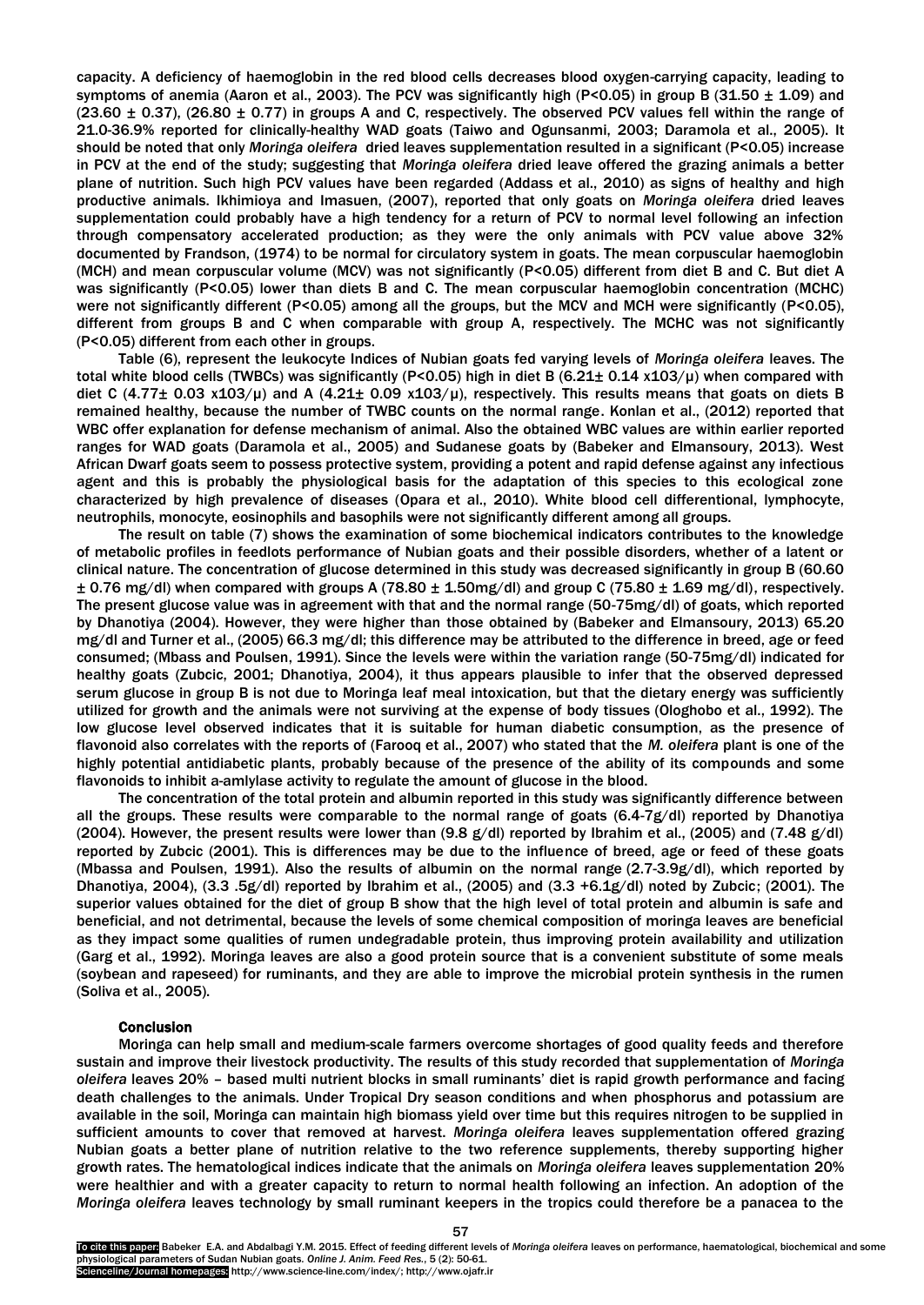nutritional and health hardships faced by the animals during the usually long dry season. Based on the result of this present study most hematological and biochemical values obtained were within the normal range reported for goats. The use of varying levels of *Moringa oleifera* leaves 20% in this study have demonstrated to be potential sources of readily available energy and protein that would go along way infilling feed shortage gaps without any adverse effect on the Nubian goats. The responses in terms of energy utilization and hematological traits by Nubian goats proved to be more effective and efficient in diet B compared to diets A and C.

# Recommendations:

1- Research to support improved production techniques of the moringa plant is, however, needed to enable farmers produce the meal at dry season at lower cost for economic use in animal feeding.

2- Moringa leaves meal is non-toxic to goats at least at the level of 20%.

3- Moringa leaf meal could be used to improve daily weight gain, body weight and dry matter intake (DMI) of small ruminants at the 20% diet inclusion level.

4- Moringa leaves meal (MOLM) has the potential to decrease glucose level in goats blood plasma.

5- The results of this study clearly show that supplementation of *Moringa oleifera* –based multi nutrient blocks in small ruminants' diet can enhance better performance and pose no health challenges to the animals. *Moringa oleifera* compares favorably with Groundnut Hay and sorghum Hay nutritionally and can enhance the performance of goats as protein supplements in white Nile state in Sudan.

6- Moringa leaves meal (MOLM) has the potential to evaluate some blood parameters in goats such as haemoglobin, haematocrit, White blood cells and Red blood cells.

# REFERENCES

Aaron SD, KL Vandemheen, SA Naftel MJ, Lewis and MA Rodger (2003). Topical tetra Caine prior to arterial puncture: A randomized, placebo-controlled clinical trial. Respir. Med., 97: 1195-1199.

Aba-Adulugba F and Joshua RA (1990). Haematological studies in apparently normal five indigenous breeds of goats Nigeria. Bull. Anim. Hlth. Prod. 38: 59-64.

- Abu OA, Rabo JS, Onifade AA and Danny CB (1988). Blood composition and histological changes in the gastrointestinal tract of rabbits fed untreated rice husk based diets. Proceedings of annual Conference of Nigerian Society for Animal Production, 23: 144-147.
- Addass PAA (2010). Midau and D.M. Babale, Haemato-biochemical findings of indigenous goats in Mubi, Adamawa State, Nigeria. J. Agric. Social Sci. 6: 14-16.
- Adegbola TA (2002). Nutrient intake, digestibility and rumen metabolites in bulls fed rice straw with or without supplements. Nigerian Journal of Animal Production, 29: 40-46.
- Agbede JO and Aletor VA (2004). Chemical Characterization and protein quality evaluation of leaf protein concentrates from *Gliricidia sepium* and *Leucaena leucocephala*. J. Food Sci. Technol. 39: 253-261.
- Akinbamijo OO Adediran SA, Nouala S and Seeker J (2006). Moringa fodder in ruminant nutrition in the Gambia. Trees for life journal – a forum on beneficial trees and plants. Publication of International Trypanotolerance Centre, Banjul T retrieved on 6/4/2010.
- Akinbamijo OO, Adediran SA, Nouala S and Saecker J (2004). Moringa fodder in ruminant nutrition in The Gambia. International Trypanotolerance Centre, Banjul the Gambia.
- Akinmutimi AH (2004). Evaluation of sword bean (Canavalia gladiata) as an alternative feed resource for broiler chickens. Ph.D. Thesis, Department of Non-ruminant Animal Production, Michael Okpara University of Agriculture, Umudike, Nigeria.

Akinola AO And Abiola SS (1991). Blood chemistry and carcass yield of cockerels fed melon husk diets. Trop. J. Anim. Sci. 2: 39-44.

Alan Mowlew (1988). Goat farming. 1st published. Farming Press.

- Anjorin TS, Ikokoh P and Okolo S (2010). Mineral composition of Moringa oleifera leaves, pods and seeds from two regions in Abuja, Nigeria. International Journal of Agriculture and Biology, 12: 431–434.
- Anwar F, Latif S, Asharaf M and Gilani A (2007). Moringa oleifera: A food plant with multiple medicinal uses, Phytother Res. 21: 17–25.
- Aregbeore EM (2004). Intake and digestibility of Moringa oleifera batiki grass mixtures by growing goats small Ruminant Research, 46: 23–28.
- Asaolu VO, Odeyinka SM, Akinbamijo OO, Babayemi OJ and Hoffmann E (2009). Preliminary evaluation of Moringa oleifera and Oxytenanthera abyssinica (bamboo) leaves as supplements for ruminants. Bulletin for Animal Health and Production in Africa, 57: 349–360.
- Asaolu VO, Odeyinka SM, Akinbamijo OO and Sodeinde FG (2010). Effects of moringa and bamboo leaves on groundnut hay utilization by West African Dwarf goats. Livestock Research for Rural Development. 22: Article #12.
- Attah-krah AN and Reynolds L (1989). Utilization of pasture and fodder shrubs in the nutrition of sheep and goats in the Humid tropics of West Africa – In FAO Animal. Production and Health paper 70.
- Aye PA (2007). Production of multi-nutrient blocks for ruminants and alcohol from waste products of Leucaena and Gliricidia leaves using local technologies. PhD Thesis, Federal University of Technology Akure.
- Ayers AC, Barrett RP and Cheeke PR (1996). Feeding value of tree leaves (Hybrid Poplar and black locust) evaluated with sheep, goats and rabbits. Animal Feed Science Technology, 57: 51-52.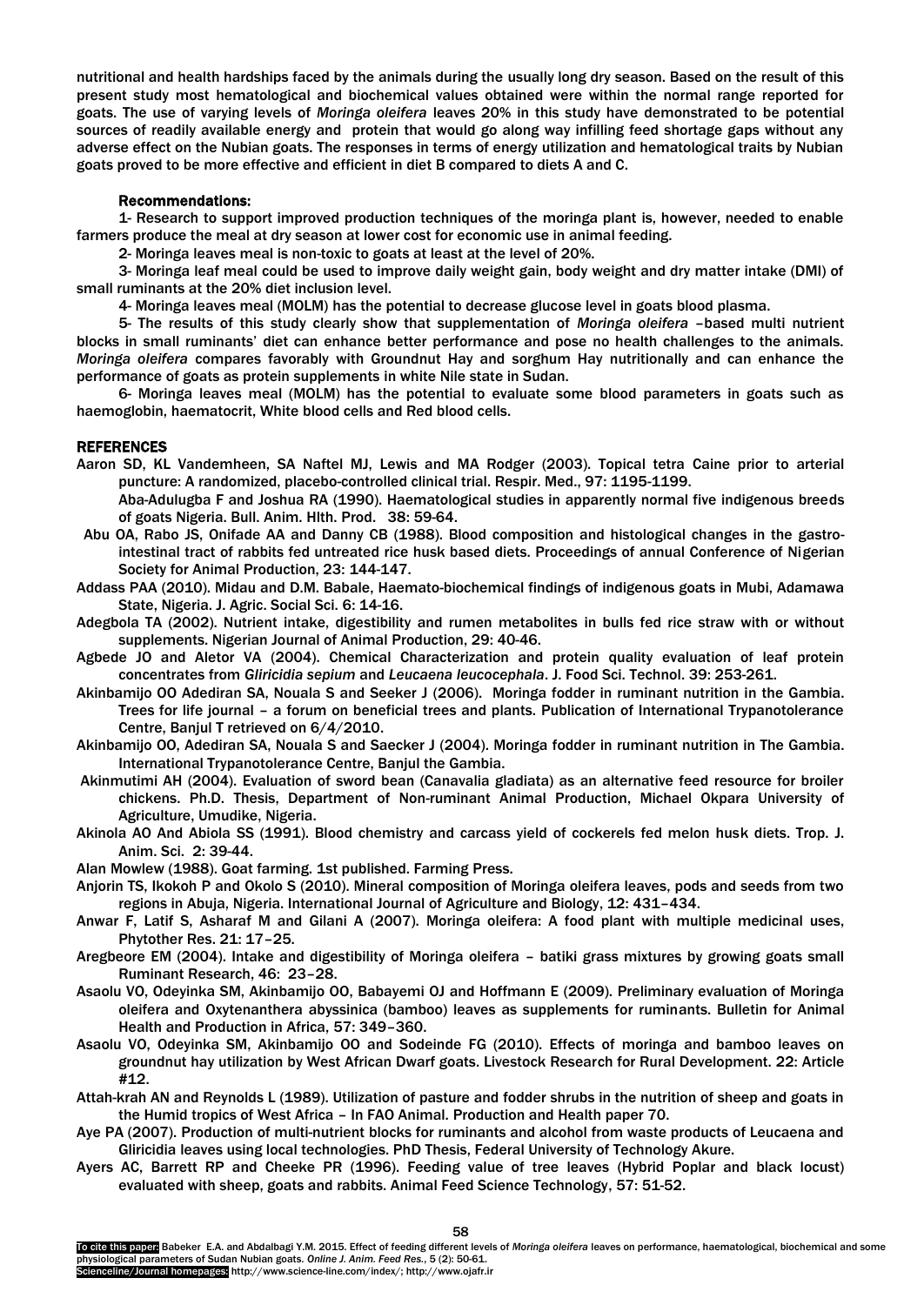- Babeker EA and Elmansoury YHA (2013). Concerning haematological profile and certain biochemical in Sudanese desert Goat. Online J. Anim. Feed Res., 3: 80-86.
- Becker K (1995). Studies on utilization of Moringa oleifera leaves as animal feed. Institute for Animal Production in the Tropics an Subtropics, Volume 480, University of Hohenheim, Stuttgart, 15.
- Benson HJ, Gunstream SE, Talaro A and Talaro KP (1989). Anatomy and physiology Laboratory Textbook wwmc Brown Publisher Dubuque 10WA.
- Charray J, Humbert J and Mand Levit J (1992). Manual of sheep production in the humid tropic of Alfoico, Translated by Alon lesson, Division of Animal Production and Human, Published by AB international Technical center for Agriculture and research cooperation, Walling ford Oxon. U.K.
- Church JP, Judd JT, Young CW, Kebay JL and Kin WW (1984). Relationships among dietary constituents and specific serum clinical components of subjects eating self-selected diet. American Journal of Clinical Nutrition, 40: 1338-1344.
- Daramola JO, Adeloye AA, Fatoba TA and Soladoye AO (2005). Haematological and Biochemical parameters of West African dwarf goats, livestock research for Rural Development. 17. (8).
- Devendra C (1993). Sustainable animal production from small farm systems in South-East Asia. FAO Animal Production and Health Paper No. (106). 143.
- Dhanotiya SR (2004). Text Book of Veterinary Biochemistry, College of Veterinary Science and Animal Husbandry; India, 448.
- Eggum BO (1970). Blood urea measurement as a technique for assessing protein quality. Br. J. Nutrition. 24: 983- 988.
- Esonu BO, Emenelom OO, Udedibie ABI, Herbert U, Ekpor CF, Okoli IC and Iheukwumere FC (2001). Performance and blood chemistry of weaner pigs fed raw Mucuna (Velvet bean) meal. Trop. Anim. Prod. Invest, 4:49-54.
- Eustace A, Iyayi O, Oluwakemi O and Odueso M (2003). Response of some metabolic and biochemical indices in rabbitsfed varying levels of dietary cyanide. African Journal of Biomedical Research, 6: 43-47.
- Fadi C, Andrzj P, Ekaterina M and Hayes KC (2010). Nutrition correlates and dynamics of diabetes in Nile rats: a novel model for diet induced type 2 diabetes and metabolic syndrome. J Nutri Metabol, 7:29.
- Fadiyimu AA, lokan JAA and AN (2010). Digestibility, nitrogen balance and haematological profile of west African Dwarf sheep fed dietary level of Moringa oleifera as supplement to panicum. J. AM. Sci., (b): 634-643.
- Farooq A, Sajid L, Muhammad A and Anwarul-Hassan G (2007). Moringa oleifera: A food plant with multiple medicinal uses. Phytotherapy Research, 21: 17–25.
- Faye B, Bucheton B, Banuls AL (2011). Prevalence of leishmania infantum in a rural area of Senegal: analysis of risk factors involved in transmission to humans. J Trans R. Sco Trop Med Hyg, 105: 333–340.
- Foidl N, Makkar HPS and Becker K (2001). The potential of Moringa Oleifera for agricultural and industrial uses. In: Fugile, L.J. (ed). The miracle tree: the multiple attributes of Moringa.CTA. Publication. Wageningen, The Netherlands, 45-76.
- Foster R and M Smith (2011). Blood cells and Complete Blood Counts (CBC) in animals. Foster and Smith Inc.
- Frandson RD (1986). Anatomy and Physiology of FarmAnimals, 4th Edition. Lea and Febilger. Pennsylvania, USA. 240-242.
- Frandson RD (1974). Anatomy and Physiology of Farm Animals. 2nd Edn., Lea and Febiger, Philadelphia. 174-225.
- Gebregiorgis F, Negesse T and Nurfeta A (2012). Feed intake and utilization in sheep fed graded levels of dried moringa (Moringa stenopetala) leaf as a supplement to Rhodes grass hay. Trop Anim Health Prod., 44: 511– 517.
- Gidamis AB, Panga JT, Sarwatt SV, Chove BE and Shayo NB (2003). Nutrients and anti-nutrient contents in raw and cooked leaves and mature pods of Moringa oleifera, Lam. Ecology of Food and Nutrition, 42: 1-13.
- Gutteridge RC and Shelton HM (1993). Forage tree Legumes in Tropical Agriculture published by the tropical grassland society of Australia Inc. 79–81.
- Habib W, Basir AS, Wahidullah W and Ghuftrnullah (1991). The importance of urea molasses blocks and by-pass protein in Animal Production. The situation in Pakistan, 135–145.
- Harper HA (1973). Review of Physiological Chemistry, 14th edition. Lange medical publications, California.
- Ibrahim MY, Abdelatif AM and Hassan YM (2005). Erythrocytic and leukocytic Indices and serum proteins in Sudanese Nubian goats. Sud. Vet. Sci. Anim. Husb. Vol. 44 (1&2).
- Iheukwumere FC and Okoli IC (2002). Preliminary studies on raw Napoleana Imperialis as feed ingredient . 1: Performance and blood chemistry of weaner rabbits. Trop. Anim. Prod., 5: 100-110.
- Ikhimioya I and Imasuen JA (2007). Blood profile of West African dwarf goats fed Panicum maximum supplemented with Afzelia africana and Newbouldia laevis. Pakistan Journal of Nutrition, 6: 79-84.
- Isikwenu JO, Udeh I and Ifie I (2012). Haematological response, performance and economic analysis of cockerel chicks fed enzymes supplemented brewer's dried grains groundut cake-based diet Pakistan J. Nutrition. 11: 541—546.

Jain NC (1993). Essentials of Veterinary Haematology. Lea and Ferbeiger, Pennsylvania, US A. 7.

Jed W and Fahey SD (2008). Moringa oleifera: a review of the medical evidence for its nutritional, therapeutic and prophylactic properties medicinal plant extracts. J Molecules, 14: 2167- 2180.

Kaushish SK (2010). A textbook of Animal husbandry–kalyani Publishers, India.

King ES and JGP Wooton (1965). Determination of total protein in plasma or serum. In: Bhagavan NV (Ed.), Churchill Ltd., London Medical biochemistry, 1st Edn., 138-140.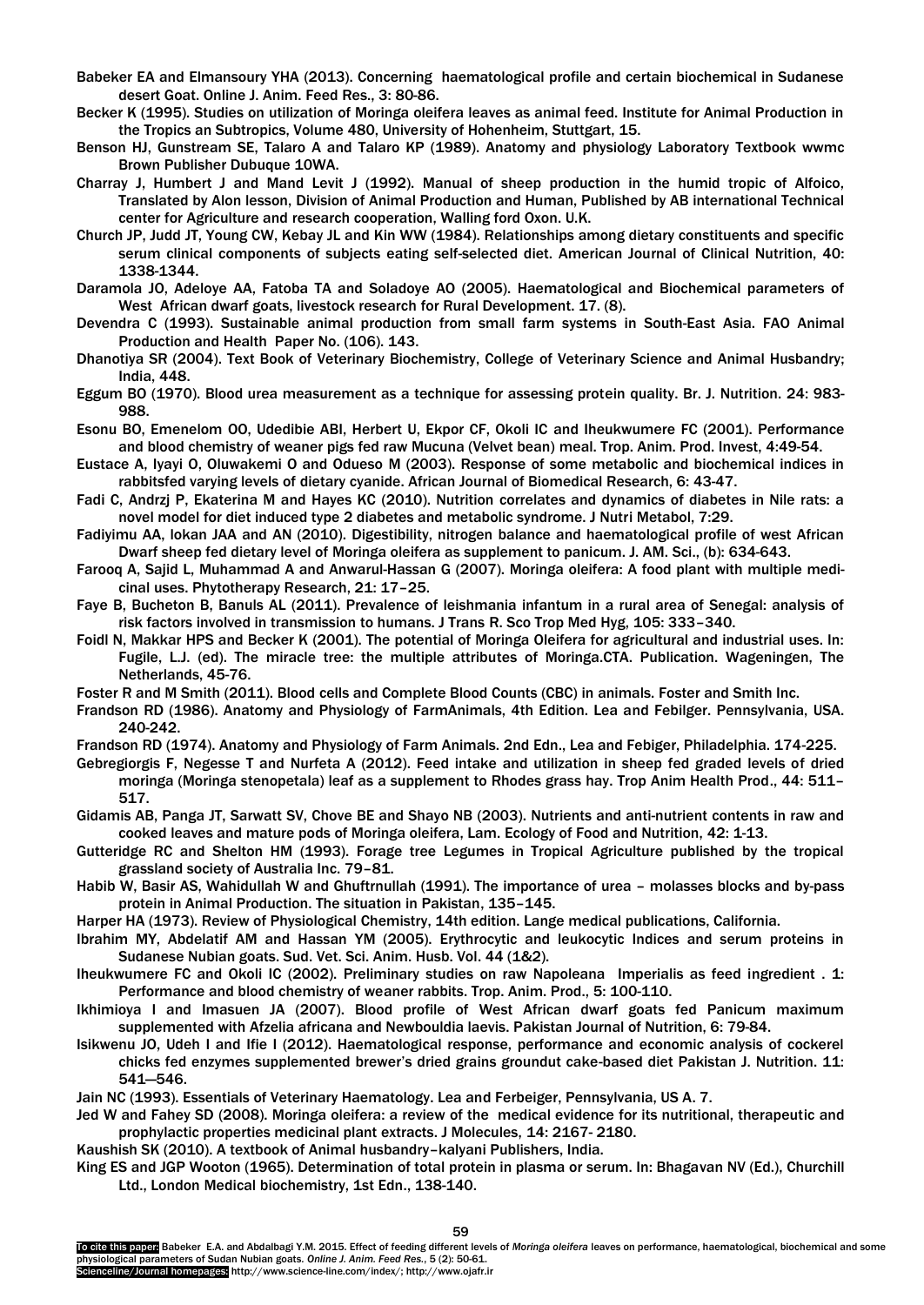- Konlan SP, Karikari PK and Ansah, T (2012). Productive and blood indices of dwarf rams fed a mixture of rice straw and grounnut haulm alone or supplemented with concentrates containing different levels of shea nut cake. Paksitan j. Nutrition. 11: 566-571.
- Leng RA (1997). Tree foliage in ruminant nutrition. FAO Animal Production and Health Paper 139, FAO Rome, Italy.
- Lindsay DB (1977). The effect of feeding patterns and sampling on blood parameters. Occasional Publication Lister (Ed.). No. (1). Br. Soc. Anim. Prod. 99-120.
- Madubike FN and Ekenyem BU (2006). Haematology and Serum Biochemistry Characteristics of Broiler Chicks fed varying Dietary Levels of Ipomoea Asarifolia leaf meal. Int. J. Poult. Sci. 5: 9-12.
- Makkar HPS and Becker K. (1996). Nutritional value and anti-nutritional components of whole and ethanol extracted Moringa oleifera leaves. Animal Feed Science and Technology, 63 (1-4): 211-228.
- Makkar HPS and Becker K. (1997). Nutrients and anti-quality factors in different morphological parts of the Moringa oleifera tree. Journal of Agricultural Science, (128): 311-322.
- Martin LP (2007). "The Moringa Tree". ECHO Technical Note. North Forth Myers, USA.
- Mbassa, G. K, Poulsen, J. S. (1991), Profiles of some clinical chemical parameters in growing dwarf and Landrace kids. Comp Bio Chem Physiol B. 100: 424-431.
- McNeill DM, Osborne N, Komlong M and Naukervis D (1998). Condensed tannins in the genus leucaena and their nutritional significance for ruminants. In: H. M. Shelton, R. C. Gutteridge, B. F. Mullen and R. A. Bray (Eds.) Leucaena – Adaptation, quality and Farming Systems. Proceedings of a workshop held in Hanoi, Vietnam, 1 – 4 February, 204–214.
- Melesse A, Bulang M and Kluth H (2009). Evaluating the nutritive values and in vitro degradability characteristics of leaves, seeds and seedpods from M. stenopetala. J. Sci. Food Agr, 89: 281-287.
- Murro J, Muhikambele V, Sarwatt S (2003). Moringa oleifera leaf meal can replace cottonseed cake in the concentrate mix fed with Rhodes grass (Chloris gayana) hay for growing sheep. Livestock Research for Rural Development 15,11.
- Negesse T, Makkar HPS and Becker K (2009). Nutritive value of some non-conventional feed resources of Ethiopia determined by chemical analyses and an in vitro gas method. Anim. Feed Sci. Tech. 154, 204-217.
- Nouala FS, Akinbamijo OO, Adewumi A, Hoffmann E, Muetzel S and Becker K (2006). The influence of Moringa oleifera leaves as substitute to conventional concentrate on the in vitro gas production and digestibility of groundnut hay. Livestock Research for Rural Development 18 (9). Retrieved on February 26. 2007.
- Odee D (1998). Forest biotechnology research in dry lands of Kenya: the development of Moringa species. Dryland Biodiversity, 2: 7-8.
- Okorie KC (2003). The Effect of palmitic acid fortified maize wet milling by-product on the performance of weaner rabbits. Czech. J. Anim. Sci., 48: 365-370.
- Okoruwa MI, Adewumi MK and Igene FU (2013). Thermo physiological responses of West African dwarf (WAD) bucks fed Pennisetum purpureum and unripe plantain peels. Nig. J. Anim. Sci. 15: 168–178.
- Ologhobo AD, Apata DF, Oyegide A and Akinpelu RO (1992). Toxicity of raw lima beans (Phaseolus lunatus) and lima bean fractions for growing chicks. Brit. Poultry. Sci. 34: 505-522.
- Onyeyilli PA, Egwu GO, Jiike GI, Pepple DO and Ohaegbulem JO (1992). Seasonal variation on haematological indices in the grey-breasted Guinea fowls. Nig. J. Anim. Prod., 18: 101-107.
- Opara MN, N Udevi and IC Okoli (2010). Haematological parameters and blood chemistry of apparently-healthy West African Dwarf (WAD) goats in Owerri, South Eastern Nigeria. NY. Sci. J., 3: 68-72.
- Owen E and Jayasuriya MCN (1989). Use of crop residues as animal feeds in developing countries a review. Research and Development in Agriculture, 6: 129–138.
- Oyawoye EO and Ogunkunle M (1998). Physiological and biochemical effects of raw jack beans on broilers. Proceedings of annual Conference of Nigerian Society of Animal Production, 23: 141-142.
- Parrotta JA (2005). Moringa oleifera (monograph 111-114 in the enzyclopeadia de Holzgewachse (encyclopedia of wood plants) Ecomed valag Germany.
- Paterson RT, Kiruiro E and Arimi HK (1999). Calliandra colothyrsus as a supplement for milk production in the Kenya Highland. Tropical animal Health and Production, 31: 115–126.
- Pezo O, Cass M Benarides J, Romero F and chares C (1991). Potential of legume tree fodder as animal feed in central America. In shrubs and tree fodders for farm animals. Devendra C (Ed) Idrec O Hawa, Ontario Canada. 163–1, pig nutrition: physiology, allowances and environmental implications. Nutr. Res. Rev., 8: 137-164.
- Preston TR and Leng RA (1997). Matching ruminant production systems with available resources in the tropics and sub-tropics. Penambul Books, Armidale, 22–42.
- Ram J (1994). Moringa a highly nutrition vegetable tree. Trides Technical Bulletin 2.
- Ramachandran C, Peter KV and Gopalakrishnan PK (1980). Drumstick (Moringa oleifera): a multipurpose Indian vegetable. Econ. Bot. 34, 276–283.resources in Arab states 11. Sudan (in Arabic). AOAD printing press, Khartoum, Sudan.
- Roberts KM, Daryl KG, Peter AM and Victor WR (2000). Mayer's Biochemistry, 25th edition, McGraw Hill, New York, 25: 763-765.
- Saadullah M (1990). Availability and use of shrubs and tree fodders in Bangladesh. Department of General Animal Science, Agricultural University, Mymensingh 2202, Bangladesh.
- Sahlu T, Hart SP and Goetsch AL (1999). Effect of level of feed intake on body weight, body components, and mohair in Angora goats during realimentation. Small Rumin. Res., 32: 251-259.